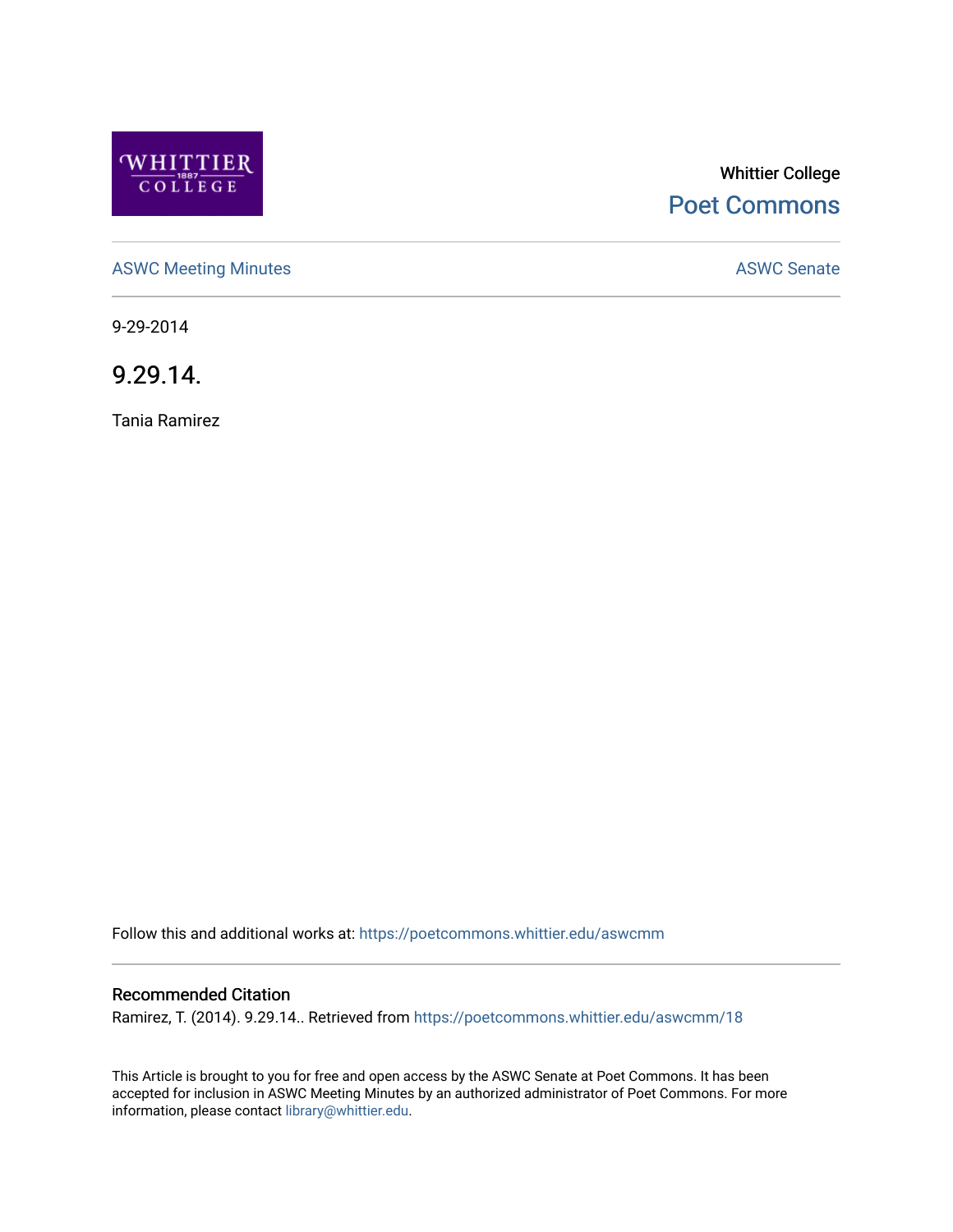

### **Meeting Minutes for September 29, 2014**

# **I.** Meeting is called to order at 7:03 pm

- a. Moment of Silence observed for our Quaker Traditions.
- b. Inspirational Quote
	- a. "No matter how dirty your past is, your future is still spotless."-Aubrey Drake Graham and Drake
	- b. Read by Senator Meuwissen

# **II. Mission Statement**

- a. The ASWC Senate, as the governing body of the Associated Students of Whittier College, is dedicated to the betterment of the college as an institution and as a member of the broader community. The Senate shall assist on-campus clubs and organizations in creating, promoting and implementing dynamic programs and events that involve students and add value to their educational experience. This body will act as an open forum for students to voice their opinions and desires, always keeping the best interests of the ASWC in mind. In all of its actions, the Senate will serve the students first with integrity, dedication, responsibility and humility.
- b. Read by Senator Romero

# **III. Roll Call- Secretary Ramirez**

- **a.** Present: President Esquer, Vice President Duarte, Treasurer Carlson, Director Allman, Director Rashid, Senator Vargas, Senator Santacruz, Senator Reyes, Senator Atoyan, Senator Guzman, Senator Butler, Senator Parada, Senator Romero, Senator Perez, Senator Kenny, Senator Murillo, Senator Lendvai, Senator Duong, Senator Meuwissen, Senator Smith, Senator Jones, Senator Hoversten, Senator Boynton, Senator Kimbell
- **b. Absent excused:** Senator Jones
- **c. Unexcused:** Senator Parada

# **IV. Minutes Amendment/Approval**

- a. Motion to Approve Minutes from September  $22<sup>th</sup>$  Senator Perez
	- a. All Minutes will be posted on Org-Sync, under "ASWC Files"

### **Personnel Issue**

- b. Social Justice Coalition Senator Perez
- c. Working on getting the rest of e board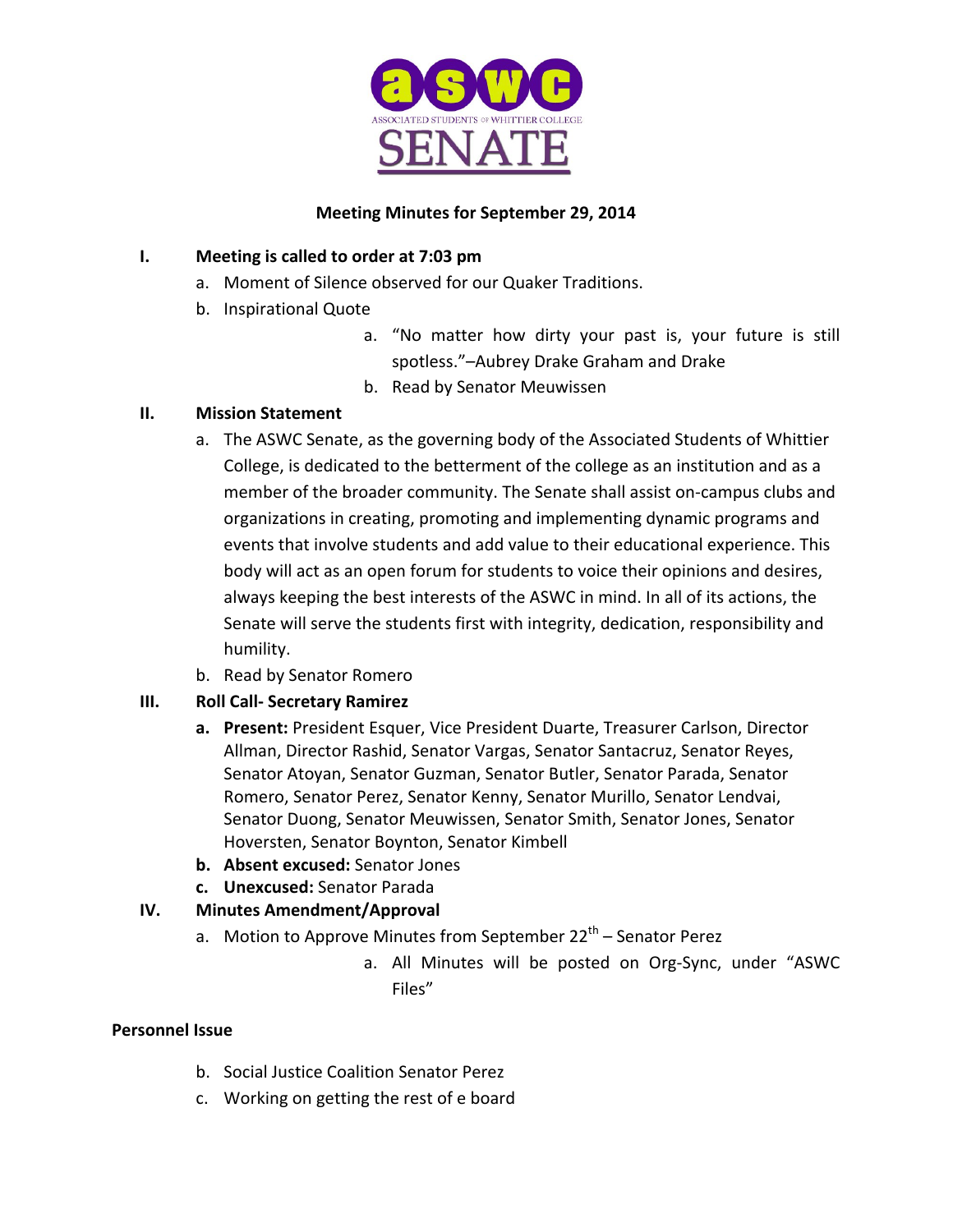d.

# **V. President's Message- President Esquer**

- a. ASWC photo coming up and individual headshots will be taken soon
- b. Happy we have a full table this semester

### **VI. Treasurer's Report- Treasurer Carlson**

| <b>ASWC ACCOUNTS</b>                                                   |                                            |
|------------------------------------------------------------------------|--------------------------------------------|
| <b>Executive Budget Balance:</b><br><b>Reserve Account Balance:</b>    | \$10,000.00<br>est.<br>\$26,496.07<br>est. |
| Total Funds Allocated:                                                 | \$33,712.60                                |
| <b>TOTAL ASWC FUNDS:</b><br>• General Fund:<br>Total Requests Pending: | \$56,287.40<br>est                         |
| • First Readings Pending:<br>• Second Readings Pending:                | \$12,448.00<br>\$15,690.00                 |
| <b>RELATED ACCOUNTS</b>                                                |                                            |
| Program Board Account:<br>Media Council Account:                       | \$31,000.00<br>est.<br>\$33,285.00         |

### **VII. Constituent Reports**

- **a. Senator Boynton (Freshman Class Council President)**
	- A. Nothing new to report.
- **b. Senator Kenny (Off- Campus Rep)**
	- A. Commuter lunch on last week was great.
- **c. Senator Romero (Off-Campus Rep)**

ASWC Senate Meeting Minutes – September 29, 2014 **Page 2** of *Page 2* and *Page 2* of *Page 2* of *Page 2*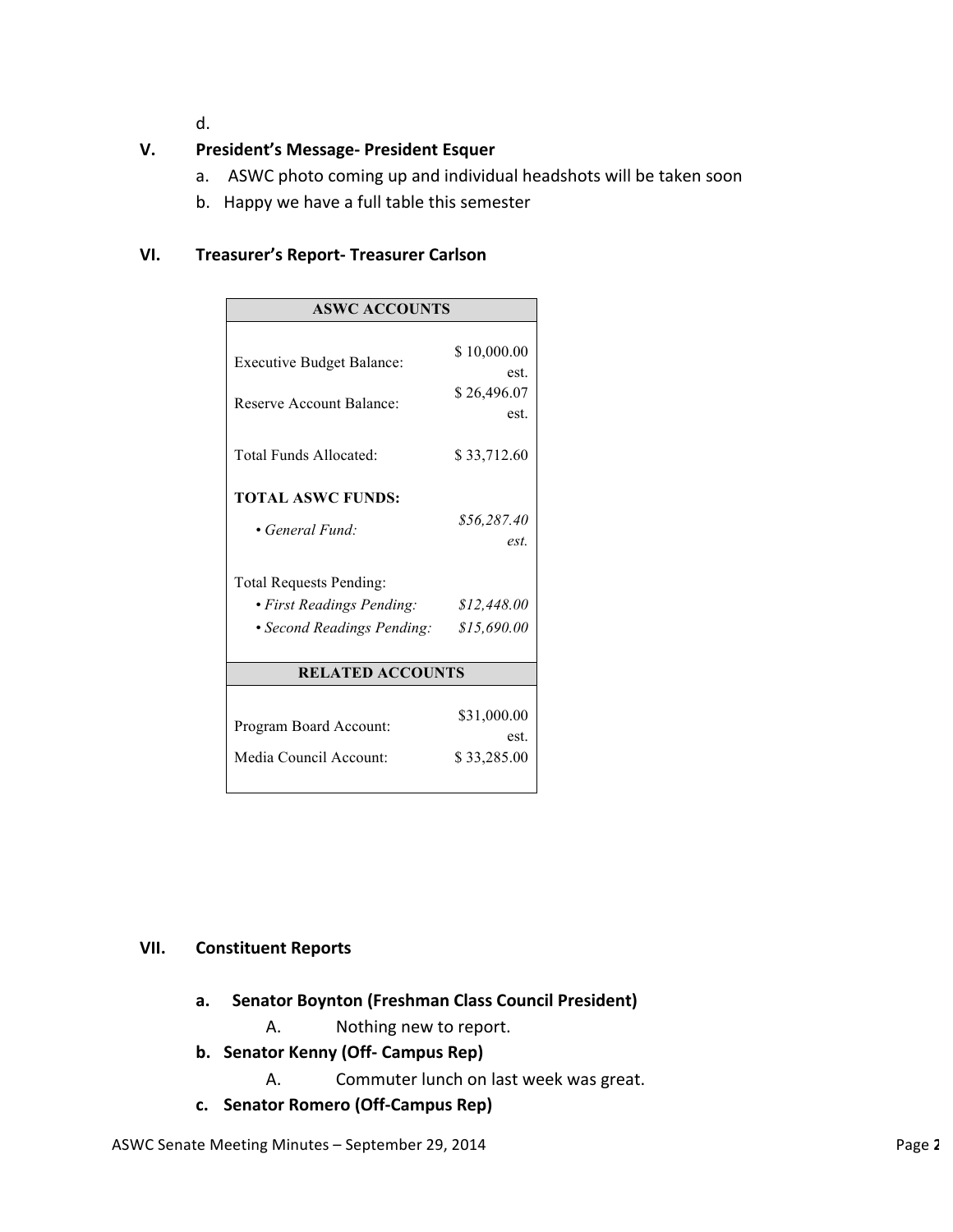A. Attended commuter lunch like the past year it went very well.

### **d. Senator Perez (Off-Campus Rep)**

- A. The Lunch was a success
- **e. Senator Meuwissen (Student Body Rep)**

A. Working on comment cards.

# **f. Senator Smith (Student Body Rep)**

A. Nothing new to report (Absent)

### **g. Senator Hoversten (Student Body Rep)**

- A. Comment cards
- B. Working with New Dean of Students on insight regarding sexual assault.

### **h. Senator Jones (Student Body Rep)**

- A. Working to respond to concerns regarding the spot menu.
- **i.** Senator Murillo (Residence Hall rep)
	- A. Keys for comment boxes were received

### **j. Senator Duong (Residence Hall rep)**

- A. Working together with Res. Life and implementing office hours
- **k. Senator Lendvai (Residence Hall rep)**
	- A. CIA met for info on ball basement.
- **l. Senator Reyes (ICC rep)**
	- A. Nothing new to report.
- **m. Senator Perez (Social Justice Coalition)**
	- A. Nothing new to report.
- **n. Senator Guzman (Inter-Society council co chair)**
	- A. Nothing new to report.
- **o. Senator Butler (Inter-Society council co chair)**

A. Open houses are approaching if interested in a society check them out.

#### **VIII. Committee Reports**

- a. Administrative- Vice President Duarte
	- a. Met last week, we meet every Tuesday
	- b. Amending code and will pass it out later in the meeting
- b. Budget- Treasurer Carlson
	- a. Met today
- c. Campus Relations- Dir. Rashid
	- a. W-day is the ASWC Address starts at 5 pm
	- b. Make sure constituents attend.
	- c. Ne w members meet with me to get senate polos.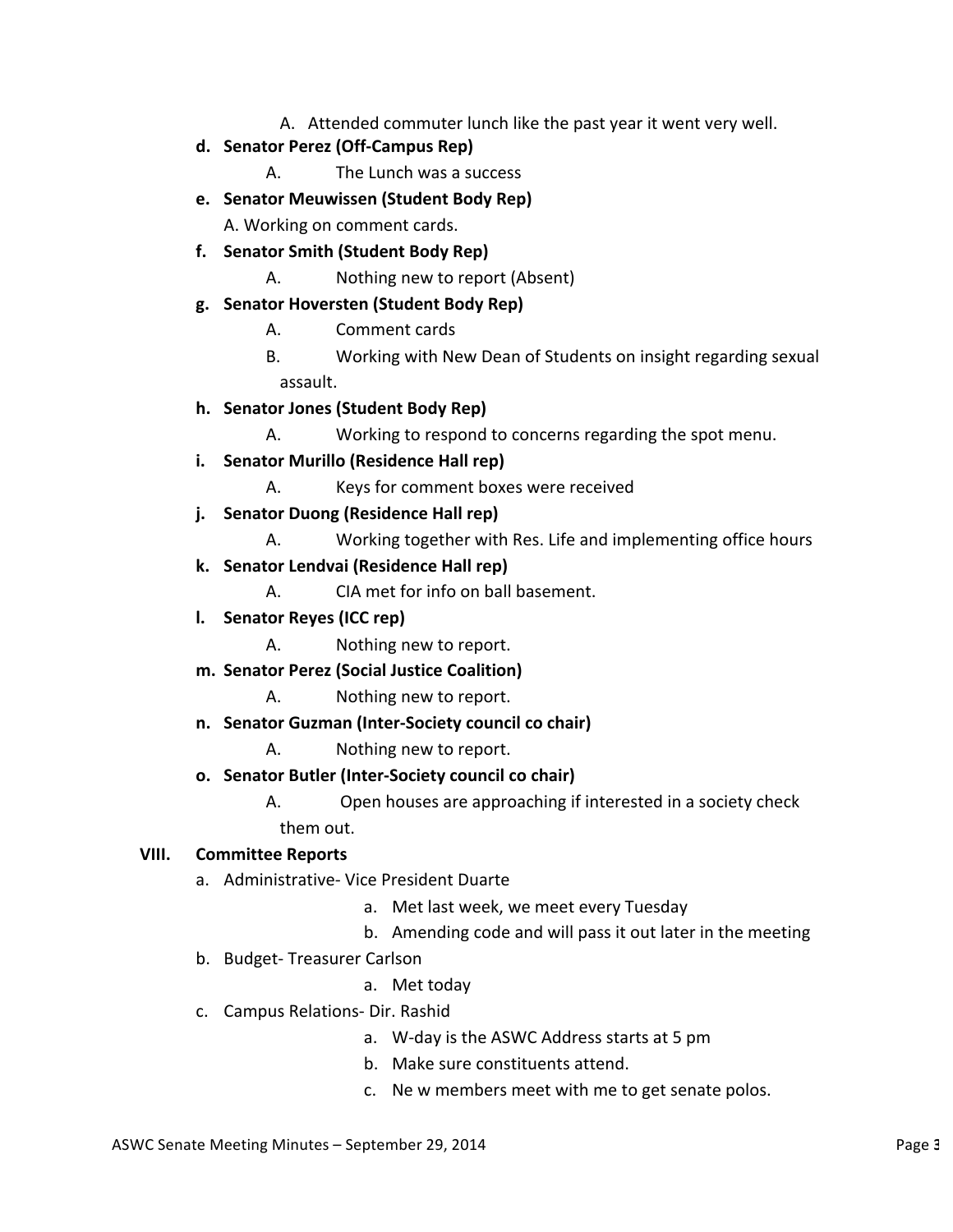- d. Campus relations committee deals with publicizing organizations etc. please
- e. Power chargers where a success.
- d. Elections- Secretary Ramirez
	- a. Freshman Class Council (FCC) elections informational meeting went well.
	- b. Elections are Sept.  $24<sup>th</sup>$  Wednesday.
- e. Program Board Program Board Chair Allman
	- a. Homecoming and Dub C coming up
	- b. Program board meet and we are working on revamping website.
- f. Advocacy- President Esquer
	- a. Will meet Thursday at 6:30
	- b. Will also meet with the environmental committee.
- g. Culinary- Senator Jones
	- a. Thursday at 6 pm committee will meet.
	- b. Co manager of spot will come to the meeting if any questions or concerns come to the meeting.
- h. Environmental- Senator Santacruz
	- a. Met and discussed measures of dealing with environmental concerns that have risen.
- i. Student Feedback- Senator Meuwissen
	- a. Keys for comment boxes were given out
	- b. Town hall meeting will be planned for October and possibly a forum.
- j. Commuter Senator Perez
	- a. Commuter lunch was a success and was able to provide new information to them.
- k. Campus Safety President Esquer
	- A. If interested in joining meet after senate meeting.
- IX. Public Voice This is the portion of the meeting for anyone who is not on the table to address any questions, comments, or concerns.
	- a. Sebastian Latting- Concerns on water waste that's been going on for quite a while.
	- b. Director Rashid- Reminder that exec board sits in sub committees of grounds we can bring that up in meetings and start communication now to talk with administration.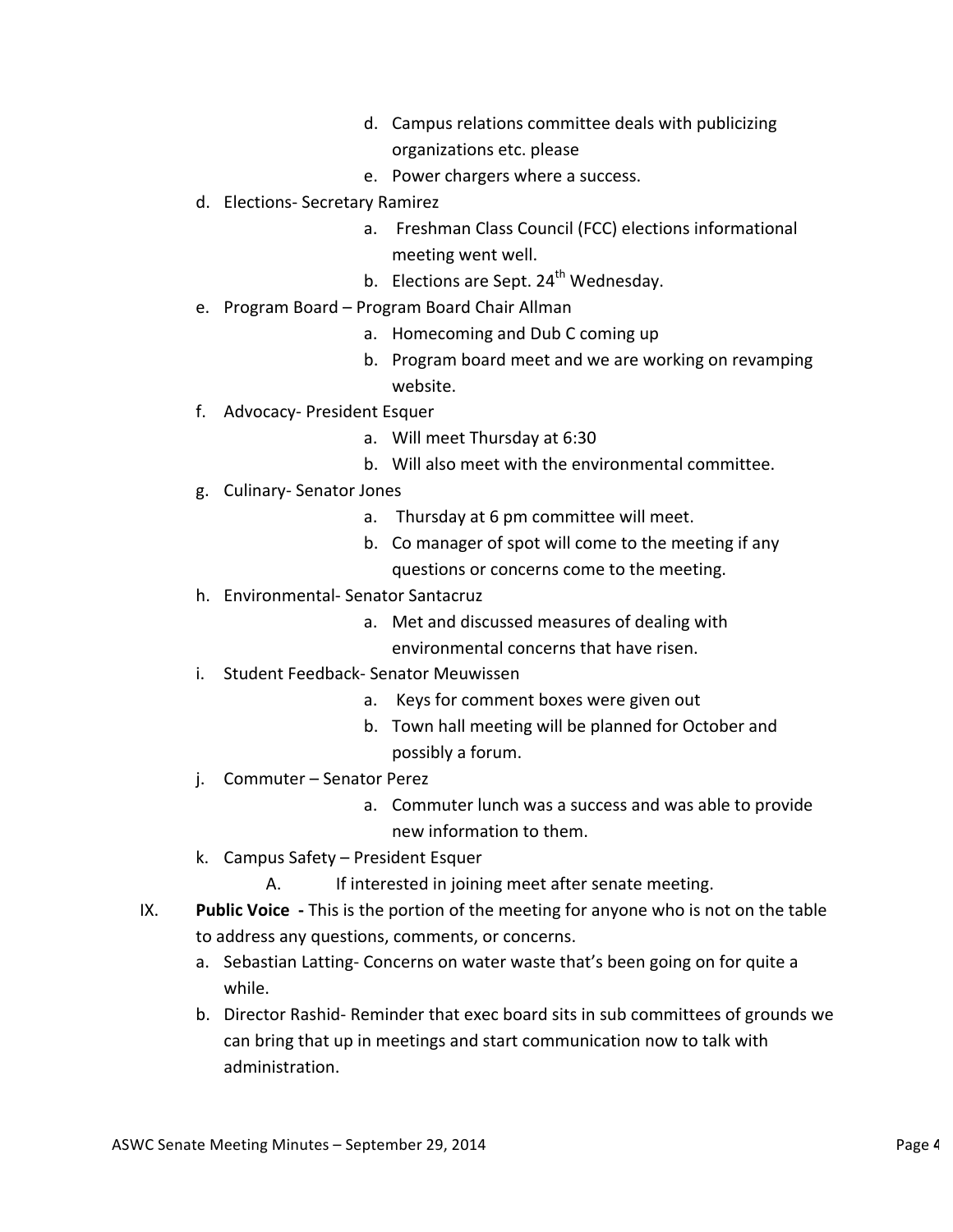- c. Letting-I talked to Joe and recommended coming here is there a co staff chair for environmental issues?
- d. Morris- I will talked to Professor McBride to see who we can contact
- e. Latting- It would be great if a faculty member could step up and help with the situation.
- f. Rashid- Senator Santacruz can talk with Professor Morris who serves as a liaison between senate and the faculty.
- g. Hovertsen- Is there an advisor for Urban Agriculture?
- h. Urban Agriculture has no advisor that is active.
- i. Sobers- POI Yaz Estaca is in charge of grounds if you would like to contact him
- j. Hovertsen- The concern is that daily sprinklers are covering lawns for too much.
- k. Reyes- I have received emails from Zapia who could help with this issue.
- I. Sobers- POI part of the master plan is to go towards a more dessert plan.
- m. VP-environmental will meet with Yaz and exec and with the administrative board regarding this concern.

# X. **First Readings**

- a. **Blackout by Athenian Society** 
	- A. Event date November 14 at the Radisson
	- B. The goal is to encourage the student body to participate and increase participation for events.
	- C. We want to publicize it well so students attend more campus events
	- D. Fundraisers are planned for mid October and planning to sell items made by the society.
	- E. Production includes audio, staging, lighting, dj equipment
	- F.LED screen with sound system will be safer for the event since the lighting in the dance is darker

### **b. Improve Week Workshop**

- A. Annual event to introduce new students about improve
- B. Practice days will have two alumni one for Tuesday and one for Wednesday teaching how to build and improve skills and encourage female students to attend as well
- C. Event will be at the Shannon center

### XI. **Daily Calendar Considerations**

- **a. XXX mas by Franklin Society** 
	- **a.** Will be held 12/05/14
	- b. Franklin Sachens and Thaliana's will be working together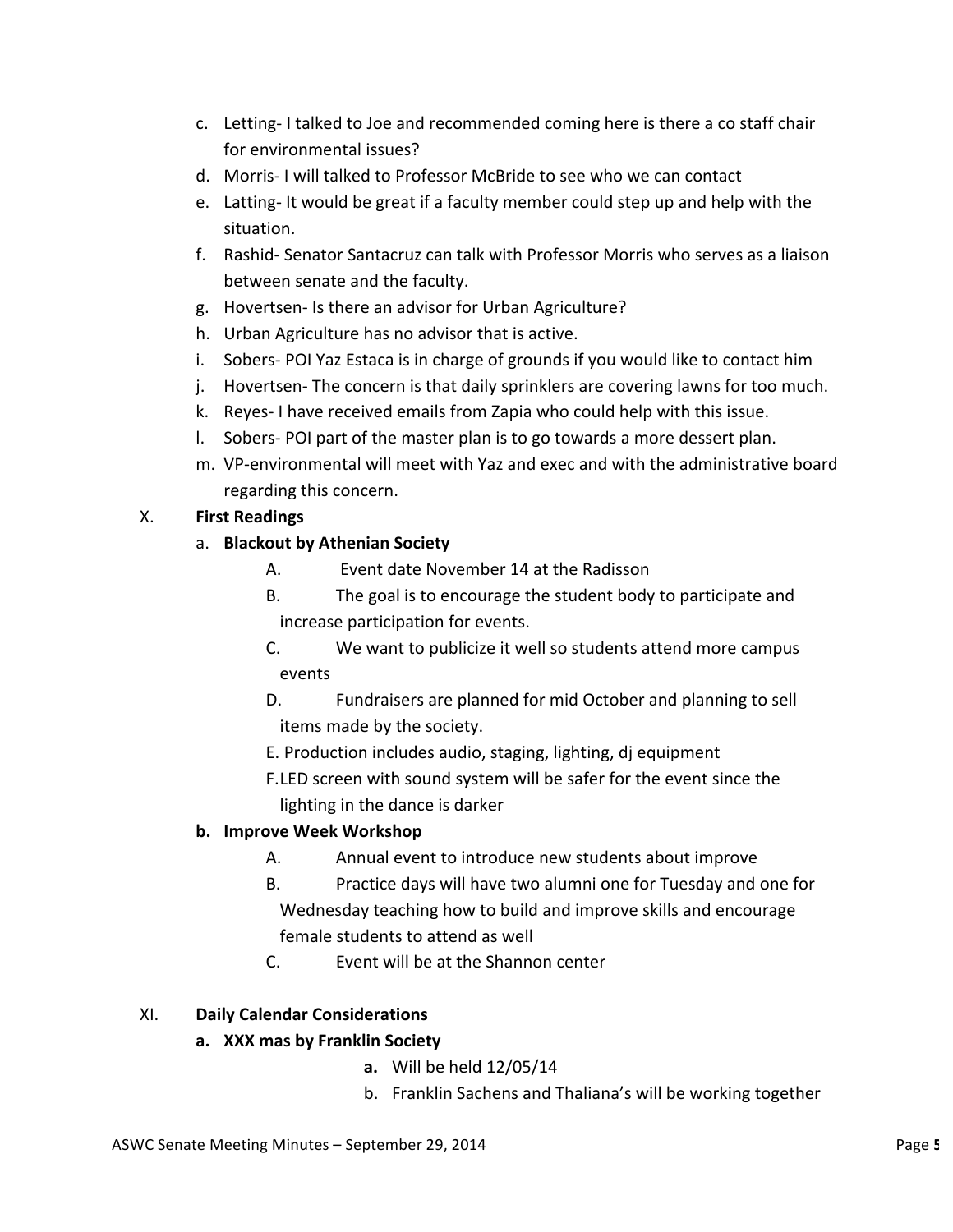- c. Experience lab will be there for support and guide to make the event the best it can be
- d. Its not about the societies but about the students
- e. Will be using to dance floors
- f. Sobers- POI I spoke with Sage they reported to having a new security company working with them and are
- g. Want to meet with student body reps to communicate to the student body possible artist they would be interested in rather than we choosing
- h. If talent section is funded it can help attract a bigger crowd and can lead to possibly charging outside guest
- i. Fundraising October  $14<sup>th</sup>$  and more will be planned
- j. 700 to 800 capacity at venue
- k. Senator M- POI Thalians had a fundraiser last week and another this week that will go towards the budget of event
- I. We believe we will get a great attendance with experience lab helping and also the component of bringing an artist will help bring a bigger crowd
- m. Senator Santa Cruz motions to fund event in recommended amount \$8,000
- n. All those in favor of the first recommendation (5 for, 4 abstaining)
- o. Senator Perez objects and motions to fund event in \$12,490
- p. All those in Favor of the second recommendation of 12,490 (8 for)
- q. Event will be funded in the amount of \$12,490.

#### XII. **Miscellaneous Business**

- a. VP Duarte- Language change on Article 5
- b. Bill usually takes two weeks to change
- c. Senator Vargas-motions to fast track change for the bill
- d. Table moves to amend revised Bill
- e. Senator Rashid: Talked with Chuck Hill about the 4Cs and adding the 4Es as an extra curricular
- f. VP- I will bring the bill next Monday
- g. Santacruz- possibly introducing the idea of societies raising a certain amount if asking over \$10,000 for an event
- h. VP- that's something that can be brought up in administration committee